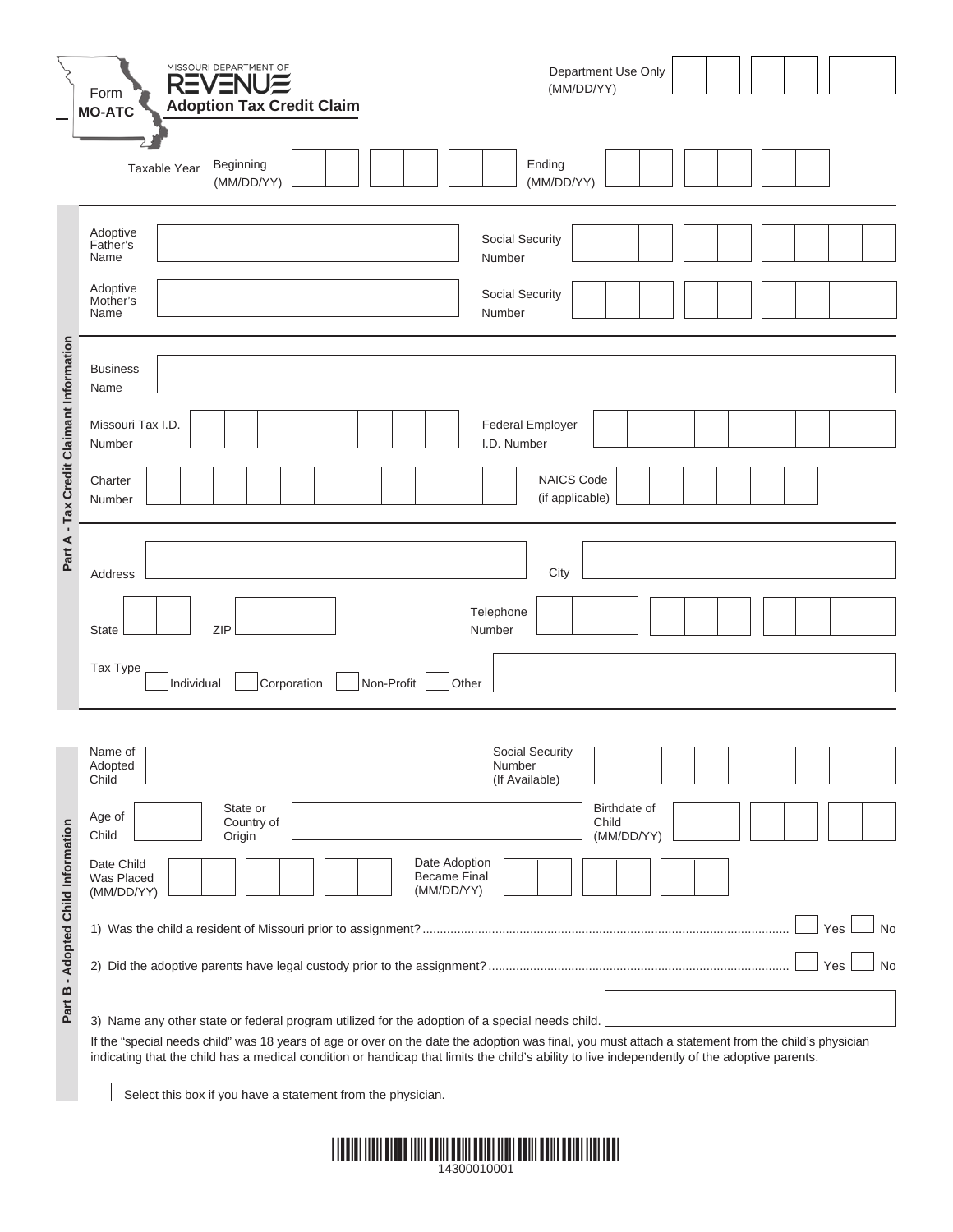|                                  |     |                                                                                                                                                                                                                                                                                             | Paid by Adoptive Parent(s) |           |    | Paid by Employer |       |      |
|----------------------------------|-----|---------------------------------------------------------------------------------------------------------------------------------------------------------------------------------------------------------------------------------------------------------------------------------------------|----------------------------|-----------|----|------------------|-------|------|
| - Nonrecurring Adoption Expenses |     |                                                                                                                                                                                                                                                                                             |                            |           | 00 |                  |       | 00   |
|                                  | 2.  |                                                                                                                                                                                                                                                                                             | 2                          |           | 00 | 2                |       | - 00 |
|                                  | 3.  |                                                                                                                                                                                                                                                                                             | 3                          |           | 00 | 3                |       | 00   |
|                                  | 4.  |                                                                                                                                                                                                                                                                                             | 4                          |           | 00 |                  |       | i 00 |
|                                  | 5.  | Total nonrecurring expenses                                                                                                                                                                                                                                                                 |                            |           |    |                  |       |      |
|                                  |     |                                                                                                                                                                                                                                                                                             | 5                          |           | 00 | 5                |       | 00   |
|                                  | 6.  |                                                                                                                                                                                                                                                                                             | 6                          | $\ddot{}$ | 00 |                  |       |      |
|                                  |     |                                                                                                                                                                                                                                                                                             | $\overline{7}$             |           | 00 |                  |       |      |
|                                  | 8.  |                                                                                                                                                                                                                                                                                             | 8                          | ÷         | 00 |                  |       |      |
|                                  | 9.  |                                                                                                                                                                                                                                                                                             | 9                          |           | 00 |                  |       |      |
|                                  | 10. |                                                                                                                                                                                                                                                                                             | 10                         | $=$       | 00 |                  |       |      |
| Part C                           |     | Subtract Line 10 from Line 5 and enter the amount on Line 11. (Employer enter amount from Line 5.)                                                                                                                                                                                          | $11 =$                     |           | 00 | 11               | $l =$ | i 00 |
|                                  | 12. | The special needs adoption tax credit is limited to the lesser of the total on Line 11 or \$10,000.                                                                                                                                                                                         |                            |           |    |                  |       |      |
|                                  |     |                                                                                                                                                                                                                                                                                             | 12                         |           | 00 | 12               |       | - 00 |
| cial<br>ication                  |     | I hereby certify, to the Department of Revenue, that the adoption expenses itemized in Part C of this schedule have not and will not be reimbursed and paid from<br>funds available from the state of Missouri, managed by the Missouri Department of Social Services, Children's Division. |                            |           |    |                  |       |      |

|                                       | l hereby certify, to the Department of Revenue, that the adoption expenses itemized in Part C of this schedule have not and will not be reimbursed and paid from<br>funds available from the state of Missouri, managed by the Missouri Department of Social Services, Children's Division. |            |
|---------------------------------------|---------------------------------------------------------------------------------------------------------------------------------------------------------------------------------------------------------------------------------------------------------------------------------------------|------------|
| Part D - Social<br>vices Certificatio | Authorized                                                                                                                                                                                                                                                                                  |            |
|                                       | Signature                                                                                                                                                                                                                                                                                   | Title      |
|                                       |                                                                                                                                                                                                                                                                                             |            |
| တိ                                    | Children's Division                                                                                                                                                                                                                                                                         | Date       |
|                                       | County Office                                                                                                                                                                                                                                                                               | (MM/DD/YY) |

Certification (To verify that the adopted child has met the necessary criteria and is determined a "special needs child" any other document may be attached to this form if it reflects the same information as in Part A.) I certify that the adopted child meets the necessary criteria and is determined to be a "special needs child" pursuant to **Section 135.326, RSMo.** (Part E may be shared by: (1) The Missouri Department of Social Services, Children's Division, or (2) A child placing agency licensed by the state of Missouri, or (3) A court of competent jurisdiction.)

| Certificatio |                         | (To verify that the adopted child has met the necessary criteria and is determined a "special needs child" any other document may be attached to this form if it<br>reflects the same information as in Part A.) I certify that the adopted child meets the necessary criteria and is determined to be a "special needs child" pursuant to<br>Section 135.326, RSMo. (Part E may be shared by: (1) The Missouri Department of Social Services, Children's Division, or (2) A child placing agency licensed by the<br>state of Missouri, or (3) A court of competent jurisdiction.) |                    |  |  |
|--------------|-------------------------|------------------------------------------------------------------------------------------------------------------------------------------------------------------------------------------------------------------------------------------------------------------------------------------------------------------------------------------------------------------------------------------------------------------------------------------------------------------------------------------------------------------------------------------------------------------------------------|--------------------|--|--|
| Agen         | Authorized<br>Signature |                                                                                                                                                                                                                                                                                                                                                                                                                                                                                                                                                                                    | Date<br>(MM/DD/YY) |  |  |
| Ш<br>Part    | Office of               |                                                                                                                                                                                                                                                                                                                                                                                                                                                                                                                                                                                    |                    |  |  |

Under penalties of perjury, I declare that the above information and any attached supplement is true, complete, and correct.

| Signature(s)      | Adoptive<br>Father's<br>Signature                                                                                                              | Date<br>(MM/DD/YY)  |  |  |  |  |  |  |
|-------------------|------------------------------------------------------------------------------------------------------------------------------------------------|---------------------|--|--|--|--|--|--|
|                   | Adoptive Mother's<br>Signature                                                                                                                 | Date<br>(MM/DD/YY)  |  |  |  |  |  |  |
|                   | Name of<br>Telephone<br>Agent or<br>Contact<br>Number                                                                                          |                     |  |  |  |  |  |  |
|                   | City<br>Address                                                                                                                                | ZIP<br><b>State</b> |  |  |  |  |  |  |
| Tovotion Division | This form must be attached to the Miscellaneous Income Tax Credits (Form MO-TC), along with your tax return.<br>Form MO-8826 (Revised 12-2021) |                     |  |  |  |  |  |  |

Taxation Division **Phone:** (573) 751-3220 Individual Income Tax **TTY:** 1-800-735-2966Jefferson City, MO 65105-0027 **E-mail: taxcredit@dor.mo.gov**

Fax: (573) 522-8619



\*14300020001\* 14300020001

 Taxation Division Business Tax P.O. Box 3365 Jefferson City, MO 65105-3365 Visit **dor.mo.gov/tax-credits/atc.html** for additional information.

**Ever served on active duty in the United States Armed Forces?**  If yes, visit **dor.mo.gov/military/** to see the services and benefits we offer to all eligible military individuals. A list of all state agency resources and benefits can be found at **veteranbenefits.mo.gov/state-benefits/**.